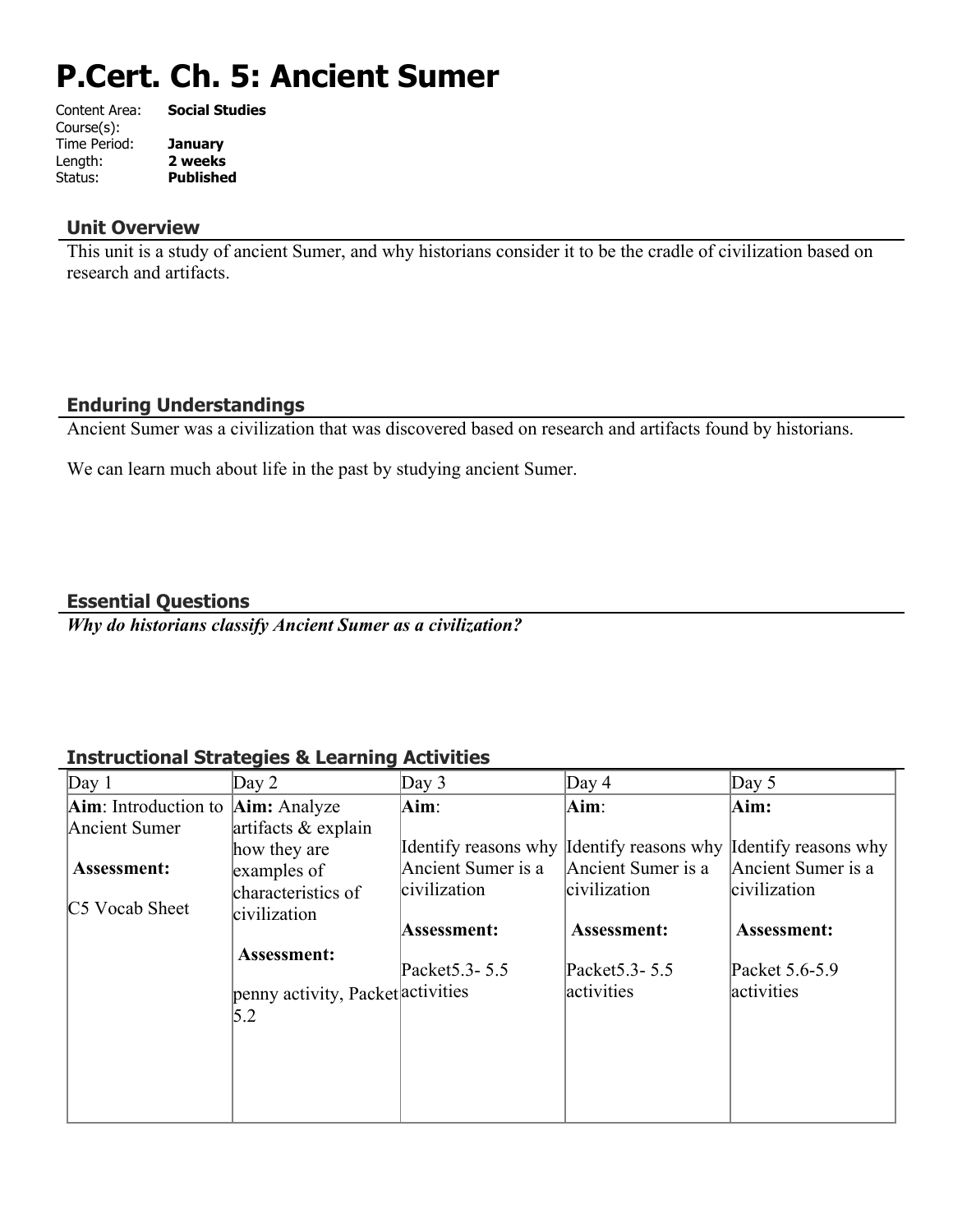6<sup>th</sup> Grade Social Studies

History Alive! Chapter 5: Ancient Sumer

#### **Essential Question:** *Why do historians classify Ancient Sumer as a civilization?*

NJSLS: RH 6.1, 2, 4, 7, 10; WHST 6.4, 10; L 6.1, 2, 6; SL 6.1, 2, 4 6.2.8.A.1.a, 6.2.8.C.1.a, 6.2.8.D.1.b, 6.2.8.C.2.a, 6.2.8.D.2.a, 6.2.8.D.2.b, 9.1.8.A.4,

9.1.8.C.2, 9.1.8.D.2,

#### 9.1.8.D.5

 $Day 6$  Day 7 Day 8 Day 9 **Aim:**  Review C5 Packet  $5.4 - 5.9$ **Assessment:** Skill Builder Activity Sumerian Example  $5.6 - 5.7$ **Aim**: Review Chapter 5 **Assessment:** 7 Characteristics and **Aim:** Review characteristics of civilization; review for test  **Assessment:** C5 Challenge and C4 and C5 Review **Aim:** Assess Chapter 5; Explore Sumerian written language (pictographs to cuneiform) **Assessment:** C5 Test **Aim:** Write cuneiform name into a clay tablet; Examine Sumer  **Assessment:** Sumer PPT

## **Integration of 21st Century Themes and Career Exploration**

CRP.K-12.CRP4.1 Career-ready individuals communicate thoughts, ideas, and action plans with clarity, whether using written, verbal, and/or visual methods. They communicate in the workplace with clarity and purpose to make maximum use of their own and others' time. They are excellent writers; they master conventions, word choice, and organization, and use effective tone and presentation skills to articulate ideas. They are skilled at interacting with others; they are active listeners and speak clearly and with purpose. Career-ready individuals think about the audience for their communication and prepare accordingly to ensure the desired outcome.

## **Technology Integration**

online textbook and features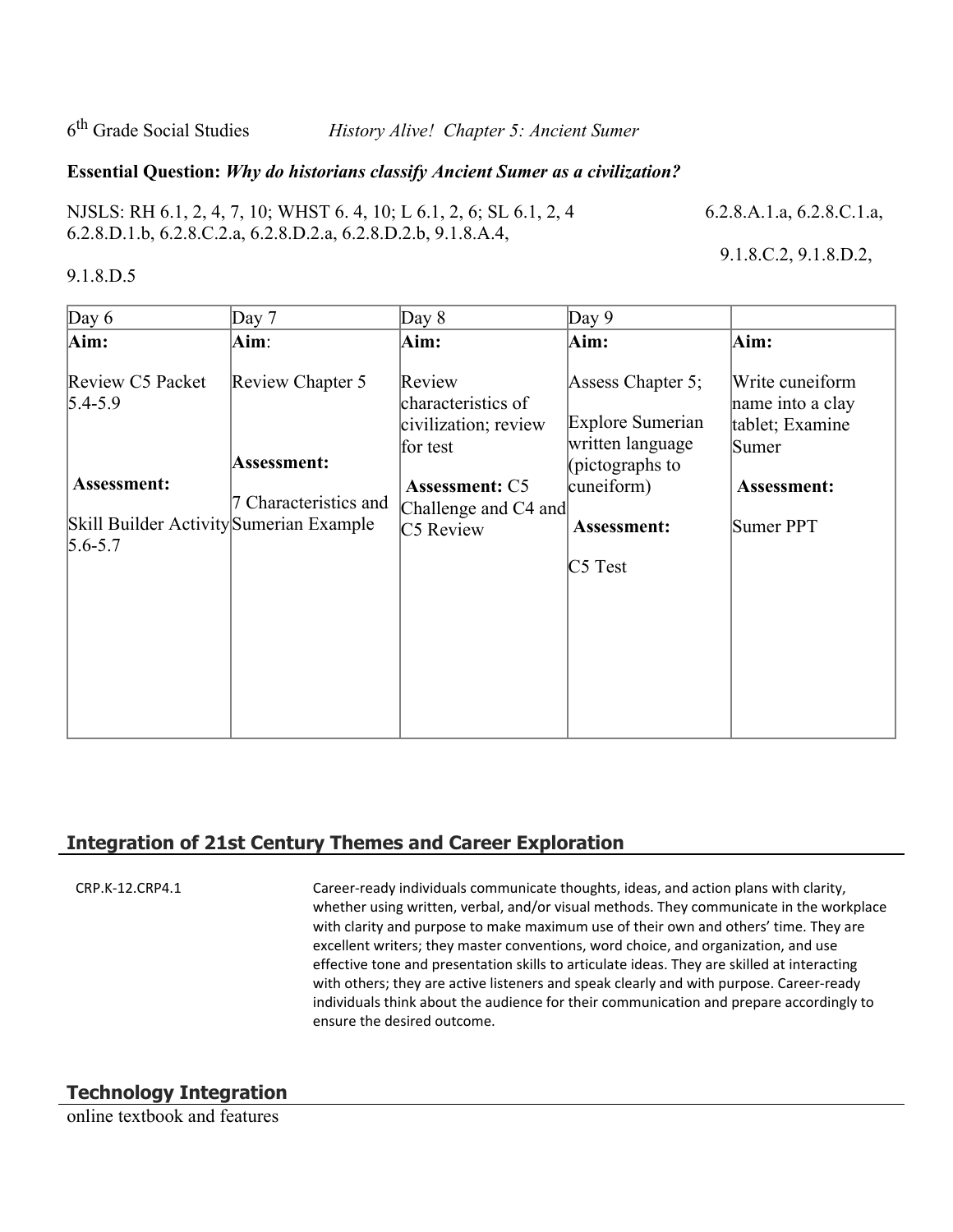TECH.8.1.8 Educational Technology: All students will use digital tools to access, manage, evaluate, and synthesize information in order to solve problems individually and collaborate and to create and communicate knowledge.

## **Interdisciplinary Connections**

| CCSS.ELA-Literacy.RH.6-8.1    | Cite specific textual evidence to support analysis of primary and secondary sources.                                                                                                                                              |
|-------------------------------|-----------------------------------------------------------------------------------------------------------------------------------------------------------------------------------------------------------------------------------|
| CCSS.ELA-Literacy.RH.6-8.2    | Determine the central ideas or information of a primary or secondary source; provide an<br>accurate summary of the source distinct from prior knowledge or opinions.                                                              |
| CCSS.ELA-Literacy.RH.6-8.4    | Determine the meaning of words and phrases as they are used in a text, including<br>vocabulary specific to domains related to history/social studies.                                                                             |
| CCSS.ELA-Literacy.RH.6-8.7    | Integrate visual information (e.g., in charts, graphs, photographs, videos, or maps) with<br>other information in print and digital texts.                                                                                        |
| CCSS.ELA-Literacy.RH.6-8.10   | By the end of grade 8, read and comprehend history/social studies texts in the grades 6-8<br>text complexity band independently and proficiently.                                                                                 |
| CCSS.ELA-Literacy.WHST.6-8.4  | Produce clear and coherent writing in which the development, organization, and style are<br>appropriate to task, purpose, and audience.                                                                                           |
| CCSS.ELA-Literacy.WHST.6-8.10 | Write routinely over extended time frames (time for reflection and revision) and shorter<br>time frames (a single sitting or a day or two) for a range of discipline-specific tasks,<br>purposes, and audiences.                  |
| CCSS.ELA-Literacy.SL.6.1      | Engage effectively in a range of collaborative discussions (one-on-one, in groups, and<br>teacher-led) with diverse partners on grade 6 topics, texts, and issues, building on others'<br>ideas and expressing their own clearly. |
| CCSS.ELA-Literacy.SL.6.2      | Interpret information presented in diverse media and formats (e.g., visually,<br>quantitatively, orally) and explain how it contributes to a topic, text, or issue under study.                                                   |
| CCSS.ELA-Literacy.SL.6.4      | Present claims and findings, sequencing ideas logically and using pertinent descriptions,<br>facts, and details to accentuate main ideas or themes; use appropriate eye contact,<br>adequate volume, and clear pronunciation.     |
| CCSS.ELA-Literacy.L.6.1       | Demonstrate command of the conventions of standard English grammar and usage when<br>writing or speaking.                                                                                                                         |
| CCSS.ELA-Literacy.L.6.2       | Demonstrate command of the conventions of standard English capitalization, punctuation,<br>and spelling when writing.                                                                                                             |
| CCSS.ELA-Literacy.L.6.6       | Acquire and use accurately grade-appropriate general academic and domain-specific<br>words and phrases; gather vocabulary knowledge when considering a word or phrase<br>important to comprehension or expression.                |

## **Differentiation**

# **Color Code the Reading Notes**

Encourage students to use colored pencils or pens to complete their Reading Notes. Suggest that they use a different color for each characteristic in the spoke diagram for Section 2. For each subsequent section of the Reading Notes, tell students to use the same color that corresponds to the one they used for that characteristic on the spoke diagram. Color coding can help students group their thoughts and see the relationship between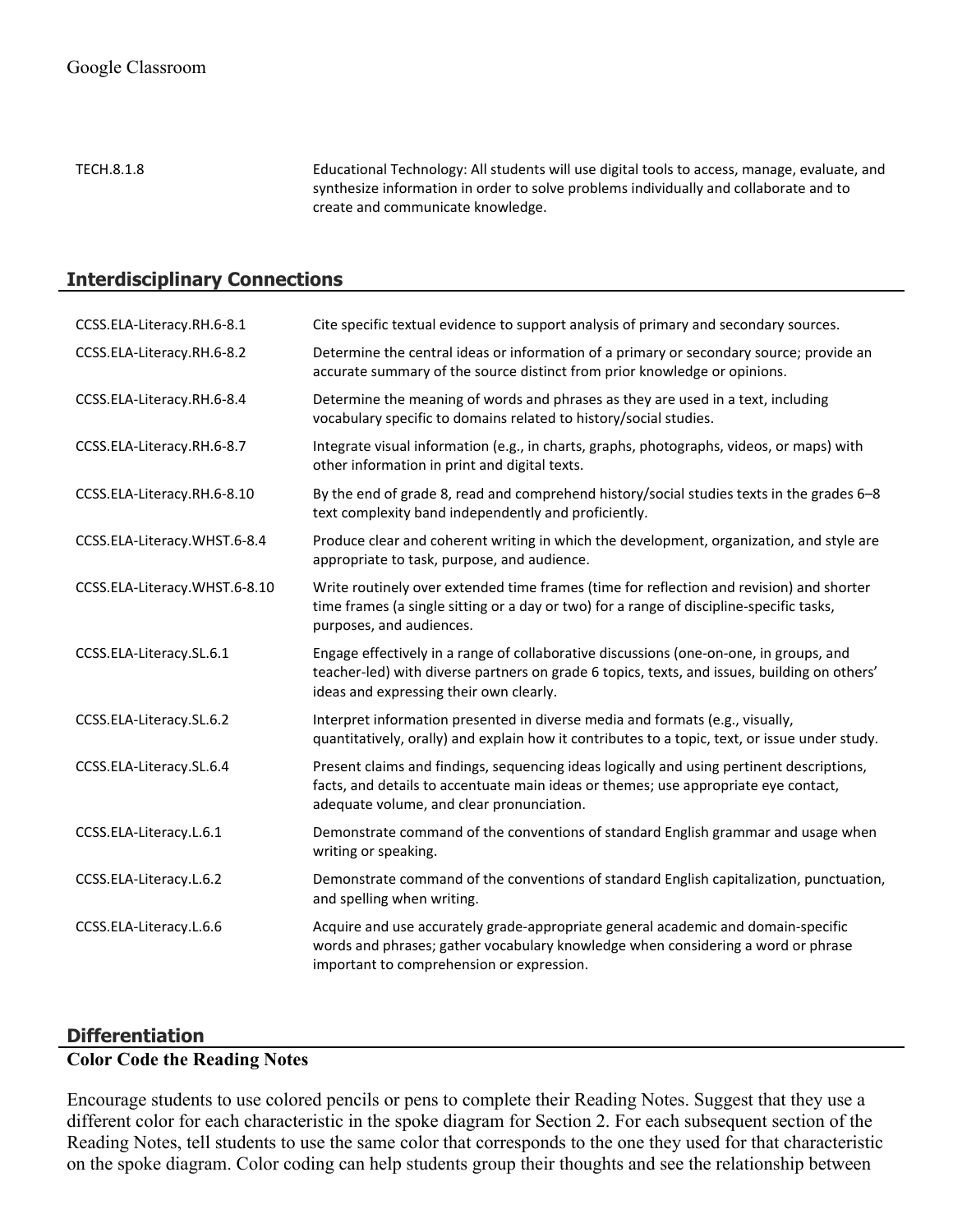the sections.

#### **Emphasize Vocabulary**

Before students read the lesson, have them create a set of vocabulary cards. On each card, students write one of the seven characteristics of civilization, define it, and draw a picture to depict the meaning.

Advanced Learners

### **Write a Dialogue**

After students have completed the Processing activity, have pairs write and perform a dialogue between a Sumerian and a person living in the United States today. Their dialogue should include the following:

• two lines of dialogue in which the characters introduce themselves and the society they represent

• four lines of dialogue in which the characters discuss characteristics of civilization that illustrate similarities between Sumer and the United States

• four lines of dialogue in which the characters discuss characteristics of civilization that illustrate differences between Sumer and the United States

• two lines of dialogue concluding whether Sumer and the United States can be categorized as civilizations Have students rehearse their dialogues, and then allow volunteers to present them before the class.

## **Modifications & Accommodations**

In addition to following IEP, see above differentiation.

## **Benchmark Assessments**

#### **Formative Assessments**

**Discussion** 

**Worksheets** 

teacher observation